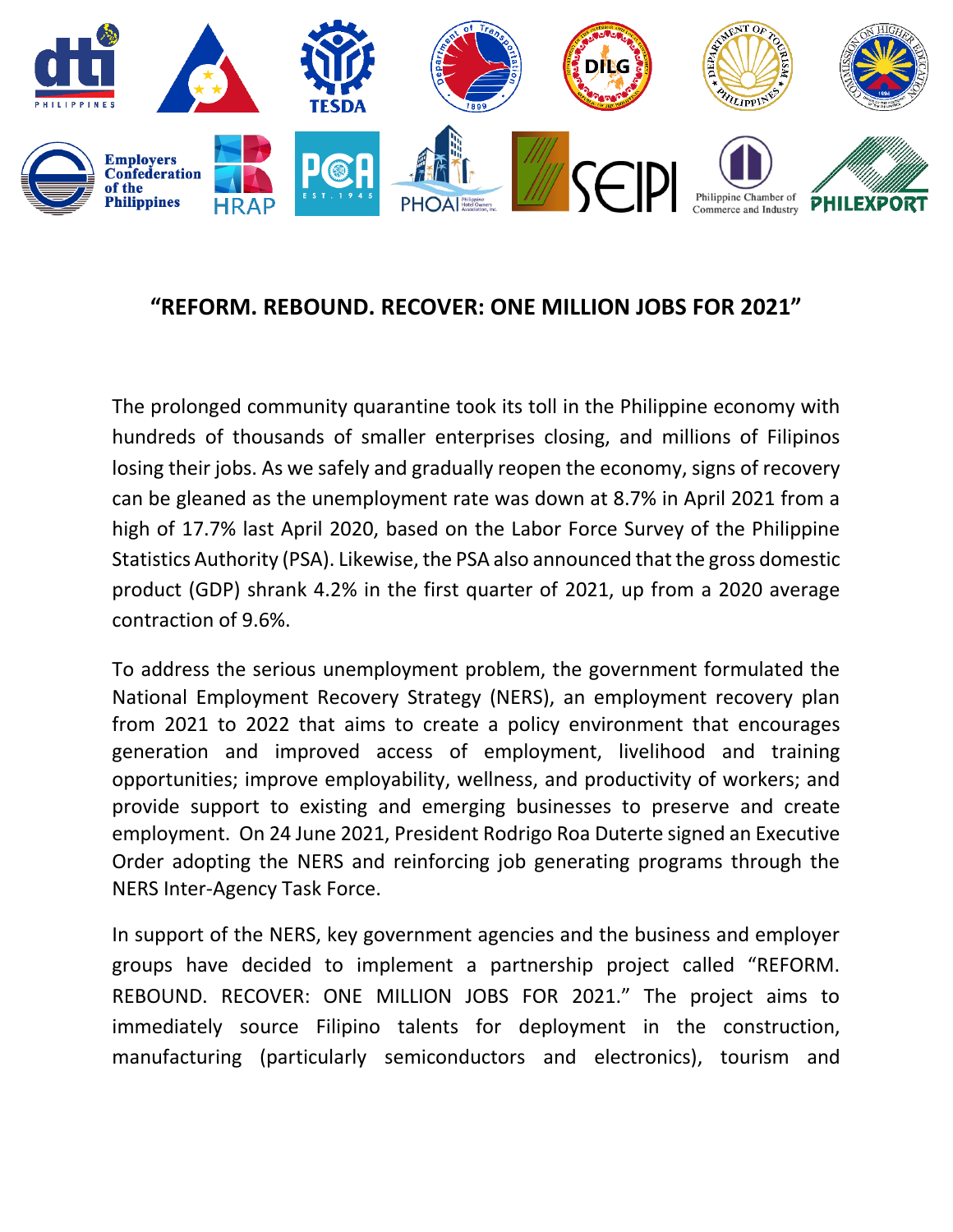hospitality, and export industries, under a policy environment that would help create jobs all over the country.

In this regard, the business/employers sector shall:

- a. Identify job vacancies from its member companies;
- b. Find jobs for the qualified but unemployed;
- c. Recommend to the NERS Task Force specific improvements in the business environment;
- d. Coordinate with the NERS Task Force and provide necessary assistance in post-Job Caravan events (i.e. onboarding process, vaccination process and reskilling/upskilling referrals);
- e. Co-organize and participate in Job Caravans; and
- f. Provide other support and monitoring mechanisms in the implementation of the project.

Meanwhile, the NERS Task Force shall undertake the following responsibilities:

- a. Facilitate coordination with the IATF-MEID to secure vaccination for workers who will qualify in the partnership project;
- b. Consult with and provide assistance to businesses, especially on improving the environment that can generate more jobs;
- c. Provide profile of workers who can be referred to existing job vacancies;
- d. Continue to implement the Telecommuting Act and promote other alternative work arrangements in accordance to existing laws and policies;
- e. Provide training for workers who will not qualify for job vacancies;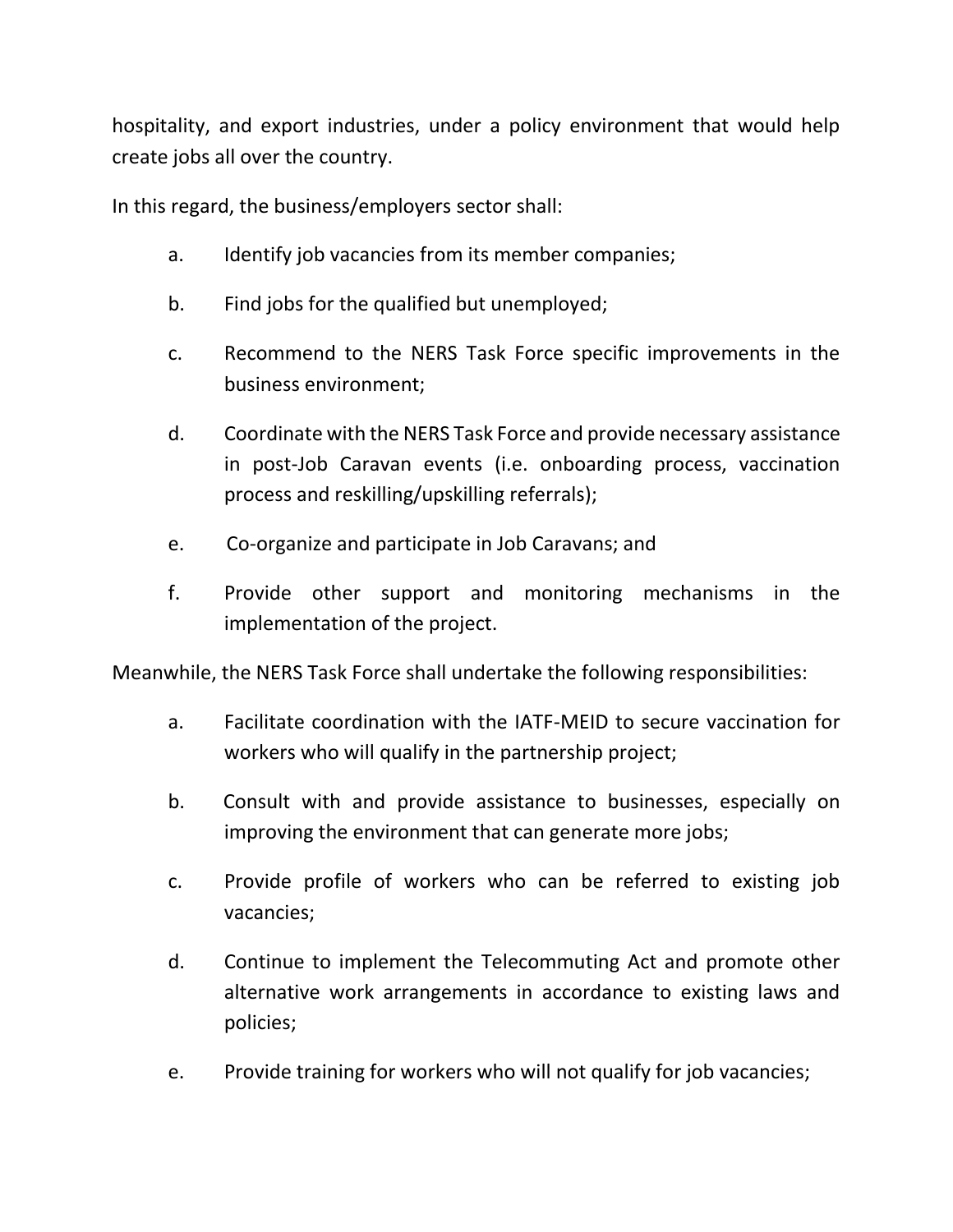- f. Coordinate with Local Government Units (LGUs) on the provision of transportation services to workers who will get their vaccination jabs and need to transfer from one LGU to another;
- g. Organize and invite relevant stakeholders in job caravans; and
- h. Provide other support mechanisms in the implementation of the project.

Signed this 30th day of June 2021 at the Closing Ceremonies of the  $42<sup>nd</sup>$  National Conference of Employers (NCE 42) of the Employers Confederation of the Philippines.

For the Government For the Employer Sector

**RAMON M. LOPEZ Secretary** Department of Trade and Industry

**EDGARDO G. LACSON** Chairman Employers Confederation of the **Philippines** 

**SILVESTRE H. BELLO III**

**Secretary** Department of Labor and Employment Hotel and Restaurant Association of

## **EUGENE T. YAP**

President the Philippines